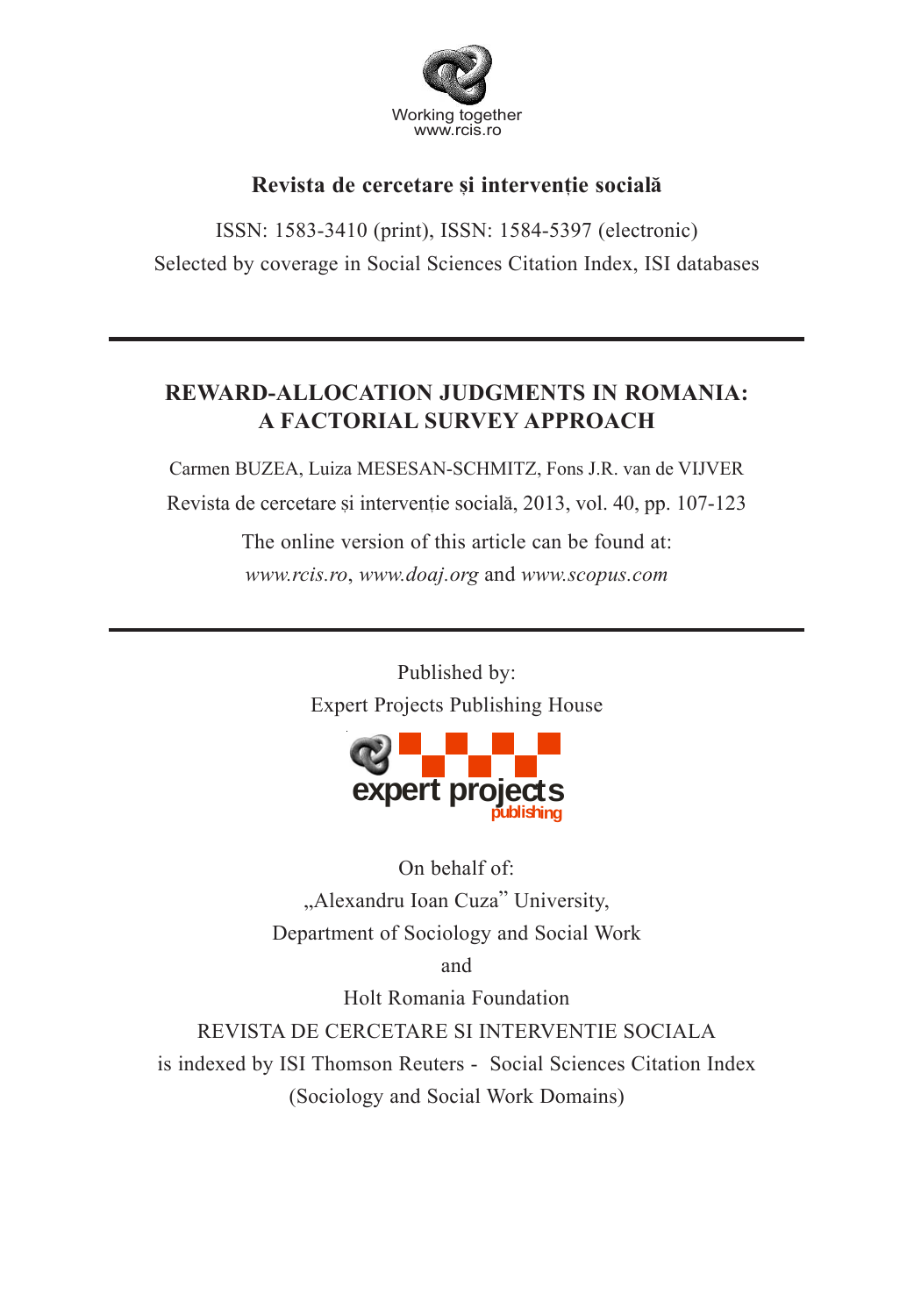

# **Reward-Allocation Judgments in Romania: A Factorial Survey Approach**

Carmen BUZEA<sup>1</sup>, Luiza MESESAN-SCHMITZ<sup>2</sup>, Fons J.R. van de VIJVER<sup>3</sup>

### **Abstract**

We investigated reward-allocation judgments when positive outcomes (monetary rewards) were distributed and the allocator was not a co-recipient, in a sample of 200 Romanian students. Within a full factorial survey design, seven factors, selected to affect the allocation decision, were orthogonally varied. The factors reflect individual characteristics of the recipients (gender, age, contribution, need, work experience) and situational characteristics (future work interaction and task routineness). Romanian students preferred to allocate rewards applying an equitybased distribution model. Work experience and task routineness were also significant, yet less important. The recipient gender has no effect on allocation judgments. In terms of between-respondents variability, we found that students' gender, work experience, and age do not have an impact on reward-allocation judgments. We discuss implications of our findings for organizations and practitioners.

*Keywords*: reward allocation; normative judgments; factorial survey; Romania; norms.

<sup>&</sup>lt;sup>1</sup> Transilvania University of Brașov, Department of Social Sciences and Communication, Eroilor 29, 500036, Brașov, ROMANIA. E-mail: carmen.buzea@unitbv.ro

<sup>&</sup>lt;sup>2</sup> Transilvania University of Brașov, Department of Social Sciences and Communication, Eroilor 29, 500036, Brasov, ROMANIA. E-mail: luiza.mesesan@unitbv.ro

<sup>&</sup>lt;sup>3</sup> Tilburg University, Department of Cross-Cultural Psychology, The Netherlands; North-West University, South Africa; University of Queensland, Australia, P.O. Box 90153, 5000 LE Tilburg, THE NETHERLANDS. E-mail: fons.vandevijver@uvt.nl.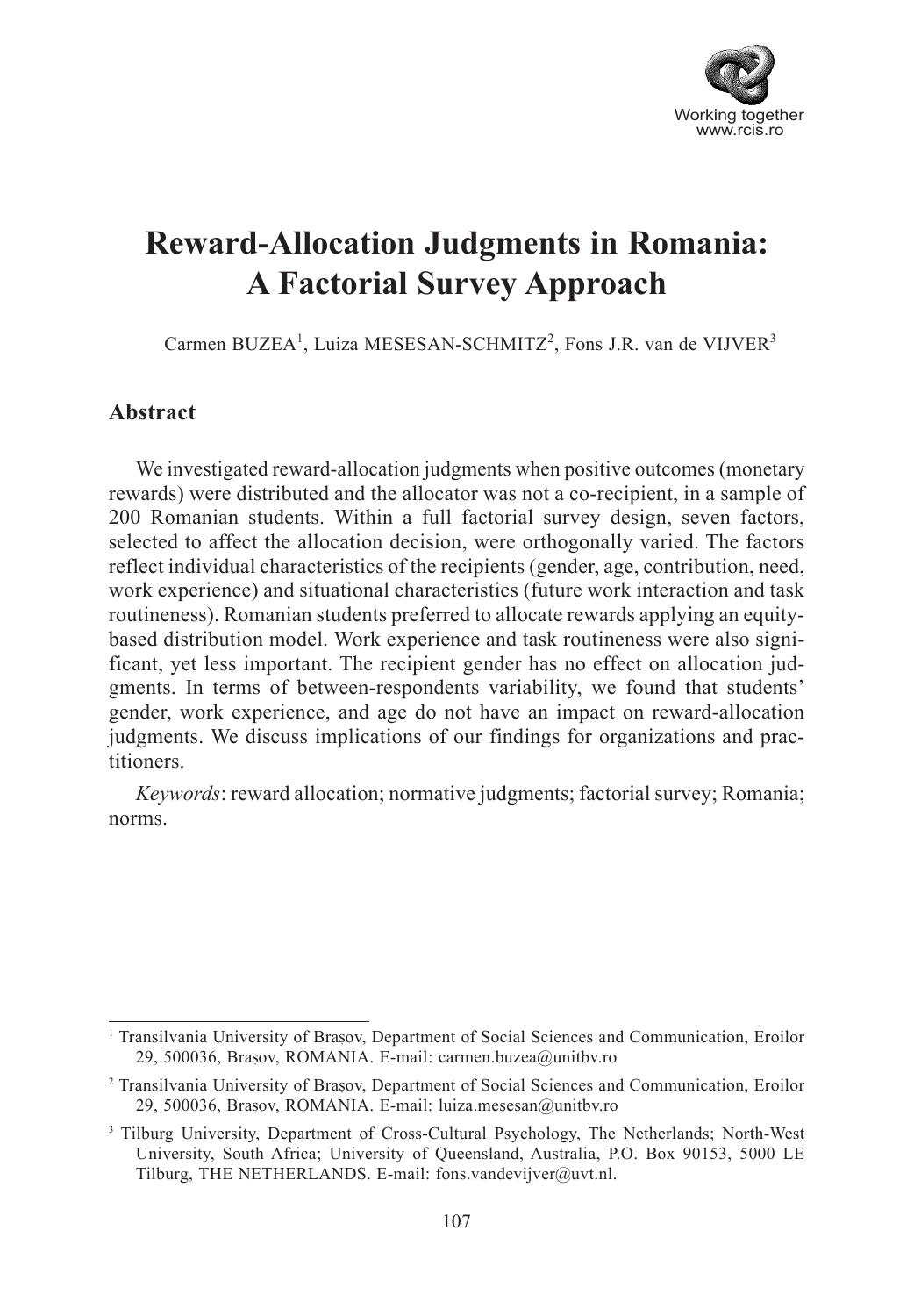#### **Introduction**

Distributive justice research suggests numerous allocation norms<sup>4</sup>, but only three have received systematic attention from researchers: norms based on equity (Adams, 1963; Walster, Berscheid, & Walster 1973), equality, and need (Leventhal 1976; Mikula, 1980). The equity (or proportionality) norm states that the just allocation of rewards should be according to each individual's contribution or input. The need*-*based norm states that rewards should be distributed according to individual or group needs, whereas the equality norm prescribes the equal distribution of resources. Recently, the seniority rule, which involves both tenure and age, has been more systematically investigated (Fischer, 2008; Rusbult, Insko, & Lin, 1995).

A lot of effort has been invested in identifying cultural and national differences in reward-distribution preferences. A meta*-*analysis by Fischer and Smith (2003) showed that the cross*-*cultural research on reward distribution has mainly focused on comparisons between the United States (21 out of 25 comparisons mentioned by Fischer and Smith involved the US) and Asian countries (17 out of the 25 comparisons involved China, Japan, Hong Kong, South Korea, Taiwan, or Indonesia). From Eastern Europe, only Russia was included in their meta*-*analysis, with one article. Our review of distributive justice research, whether cross-cultural or focused on a single culture, leads to the same conclusion: few empirical studies have been conducted in Eastern Europe (e.g., Cohn, White, & Sanders, 2000; Giacobbe-Miller, Miller, & Victorov, 1998) and therefore, little is known about the norms preferred by Eastern Europeans. Given the importance of rewardallocation judgments, for both social policy and organizations (Cojocaru & Bragaru, 2012) , the present study set out to contribute to filling this gap, reporting the results of a study conducted at the beginning of 2012, in Romania, a postcommunist Eastern European country. We investigated the reward-allocation judgments of young Romanians, aiming to answer three questions: (1) Which reward-allocation pattern is favored? (2) Which factors affect allocation judgments? (3) What weights do these factors have in a distribution judgment? The focus was on fair allocation (normative judgment or third-party observer) when positive outcomes (monetary reward) are distributed, and the allocator is not a corecipient. The normative judgments are defined as the result of the assessment of a lay judge who establishes what "ought to be" a fair distribution of rewards (Jasso, 2006).

Romania is a collectivistic country with a large power distance, moderate level of femininity and high uncertainty avoidance (Hofstede, 2001; Luca, 2005).

<sup>4</sup> We are using the terms norm and rule interchangeably, following the Leventhal definition (1976, p. 94): "An allocation norm can be defined as a social rule which specifies criteria that define certain distribution of rewards and resources as fair and just."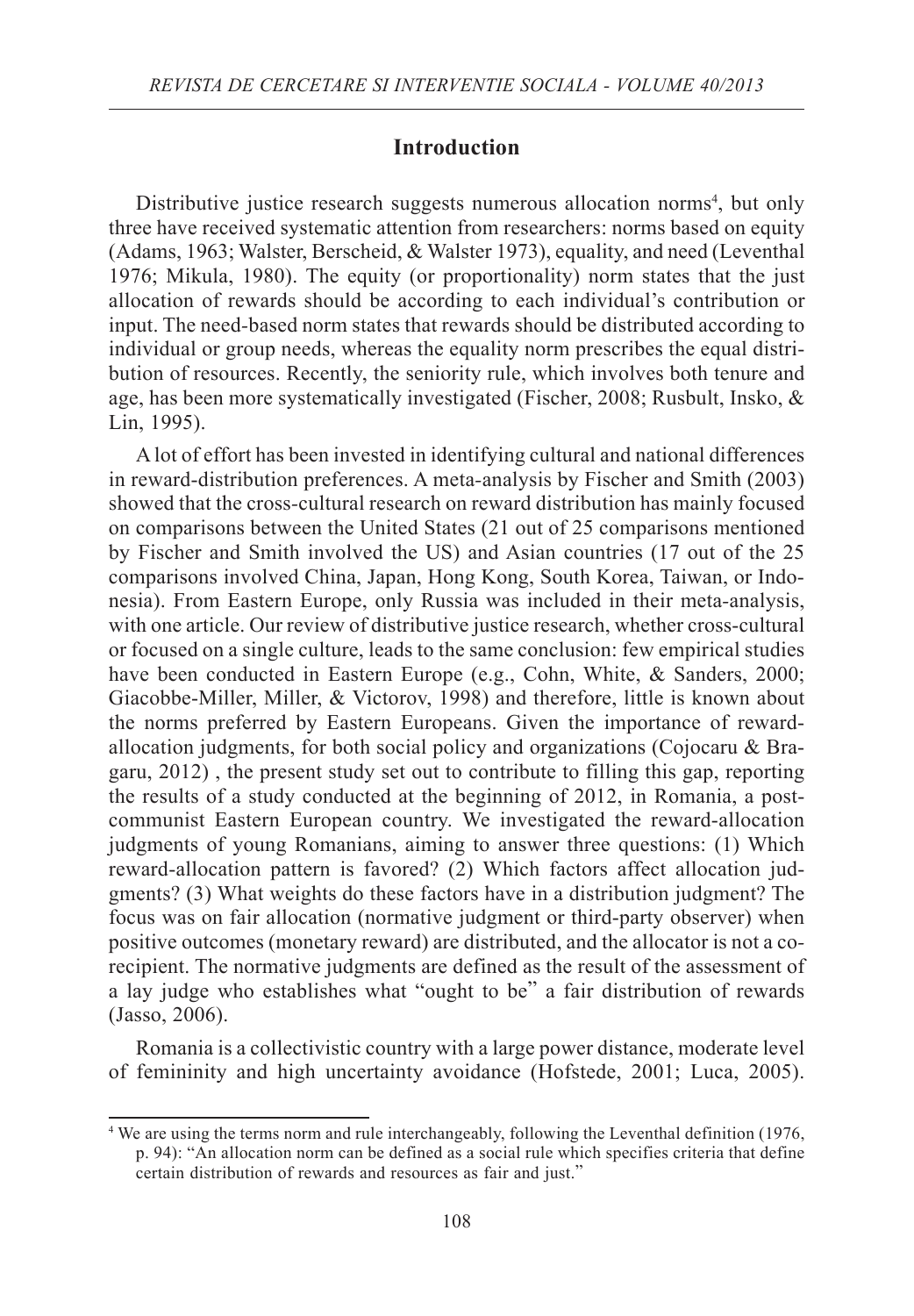Gallagher (2005: 93) suggested the dominance of egalitarian norms in allocating rewards: "Opinion polls after 1989 swhen the communist regime fellt found that Romanian citizens still had a strongly egalitarian outlook. Between 70 and 74% believed that income levels should be almost equal for all […]." More recently, the World Values Survey (2008) showed that 53% of Romanians believe that income should be more equal, but only 22.5% of respondents under 25 believe the same. About 84% of respondents under 25 and 82% over 25 years appreciate that is fair to pay an employee better who is "quicker, more efficient, and more reliable" than other employees with the same job and age. The orientation of young Romanians toward a contribution*-*based model is also suggested by a Gallup study that applied the Hofstede cultural framework. People less than 25 years scored higher in individualism and lower in power distance than older people (Luca, 2005). These results suggest that egalitarian values have dissolved in the Romanian generation born after the end of the communist regime. Consequently, in our study we expected that the equity norm would be more salient for young Romanians, and accordingly, that the contribution would be the strongest predictor of allocation judgments. The factorial survey method was employed, an approach designed to uncover "shared and idiosyncratic principles of judgments" (Rossi & Nock, 1982: 10).

#### **Factors Affecting Reward-Distribution Judgments**

Liebig (2001) differentiates between impartial justice judgments, grounded in moral and ethical principles, and justice attitudes, guided by subjective preferences and expressed as social norms. On a similar basis, we analyzed the social components of allocation judgments, not absolute moral views on justice.

To measure social reward-distribution judgments, the first step is the selection of the variables thought to affect the allocation decision. Jasso's (2006: 342) recommendation was followed; we chose "[…] variables suggested by prior theory and research, extra*-*theoretical reasonings, and conventional wisdom. Note the critical importance of including variables popularly thought to be determinants, even if working scientists believe they are irrelevant." Therefore, we selected variables from two sources: previous research on reward-distribution judgments, and Romanian folk theories about fair allocation of rewards. In the last three years, we collected folk (or lay) theories (Hong, Levy, & Chiu, 2001); we have conducted interviews, focus groups, and online content analysis to gather intuitive or common sense constructs about Romanian fairness values and work culture. From the literature and from the Romanian folk theory on fair distribution of resources, two types of factors that are believed to affect the normative allocation judgments were selected. The factors reflect: (1) recipient characteristics: gender, age, contribution, need, and work experience; (2) situational or contextual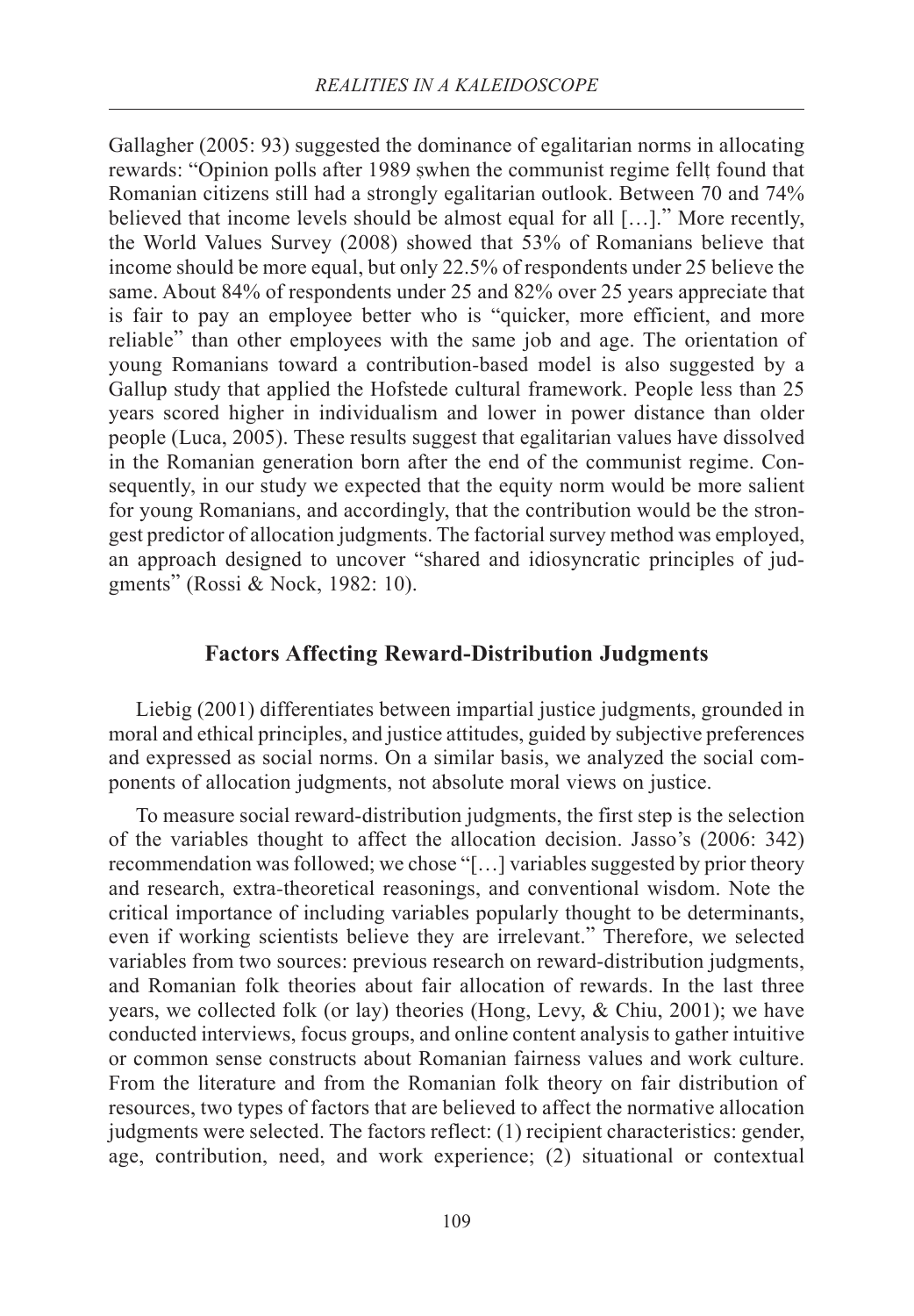characteristics: recipient's future interaction with coworkers, and task routineness (routine versus nonroutine task). Below, previous findings on these factors employed in our research design are briefly discussed.

# **Individual Factors**

*Recipient gender and age.* The gender income gap has been investigated by scholars in a broad range of disciplines, but the effect of recipient gender on reward-distribution norms has only received scant attention. U.S. college students were gender sensitive when allocating reward using an equity rule, in the direction of a fairer allocation to males than to females (Olejnik, Tompkins, & Heinbuck, 1982; Thomson & Jones, 2005). Other studies have generated mixed results (Jasso & Meyersson Milgrom, 2008; Meeker & Elliott, 1996). Alongside tenure, age is an inherent component of seniority. The seniority principle is frequently used in organizational settings where rewarding preferences are affected by national culture, organization type (public or private) and employees' ethical values surrounding work and reward, and organizational culture (e.g., Chen, 1995; Fischer, 2008). In our study, the effect of recipient age was measured independent of organizational environment, with eight levels of variation (from 25 to 60 years, in increments of five years).

*Contribution.* Contribution is the variable most commonly used in social justice research, distribution according to inputs showing preference for equity. Contribution has been operationalized in different ways: degree of work performance or productivity (Kim, Park, & Suzuki, 1990; Murphy-Berman, Berman, & Çukur 2012), good or bad work record (Cohn et al. 2000), or general statements about performance (Fischer, 2004). In our study, we measure contribution *per se*, with three levels of variation: low, average, and high.

*Need.* Recipient need has been operationalized as financial difficulties and illness in the family (Fischer, 2004; Murphy-Berman, Berman, & Çukur 2012), as ratio of salaries to dependents (Giacobbe-Miller et al., 1998), or as a large family to support (Cohn et al., 2000). In our study, need was operationalised as the ratio of the number of salaries to the number of dependents: 1:1 for low need (not married and no dependents), 2:4 for average need (two salaries for two adults and two dependent children) and 1:4 for high need (one salary for two adults and two dependent children).

*Work experience.* In Western employment systems, tenure is a common concept and the difference between its forms (for instance, the difference between job tenure and organizational tenure) is easily understood. In Romania, in contrast, tenure is a fuzzy concept. We chose to consider recipient work experience as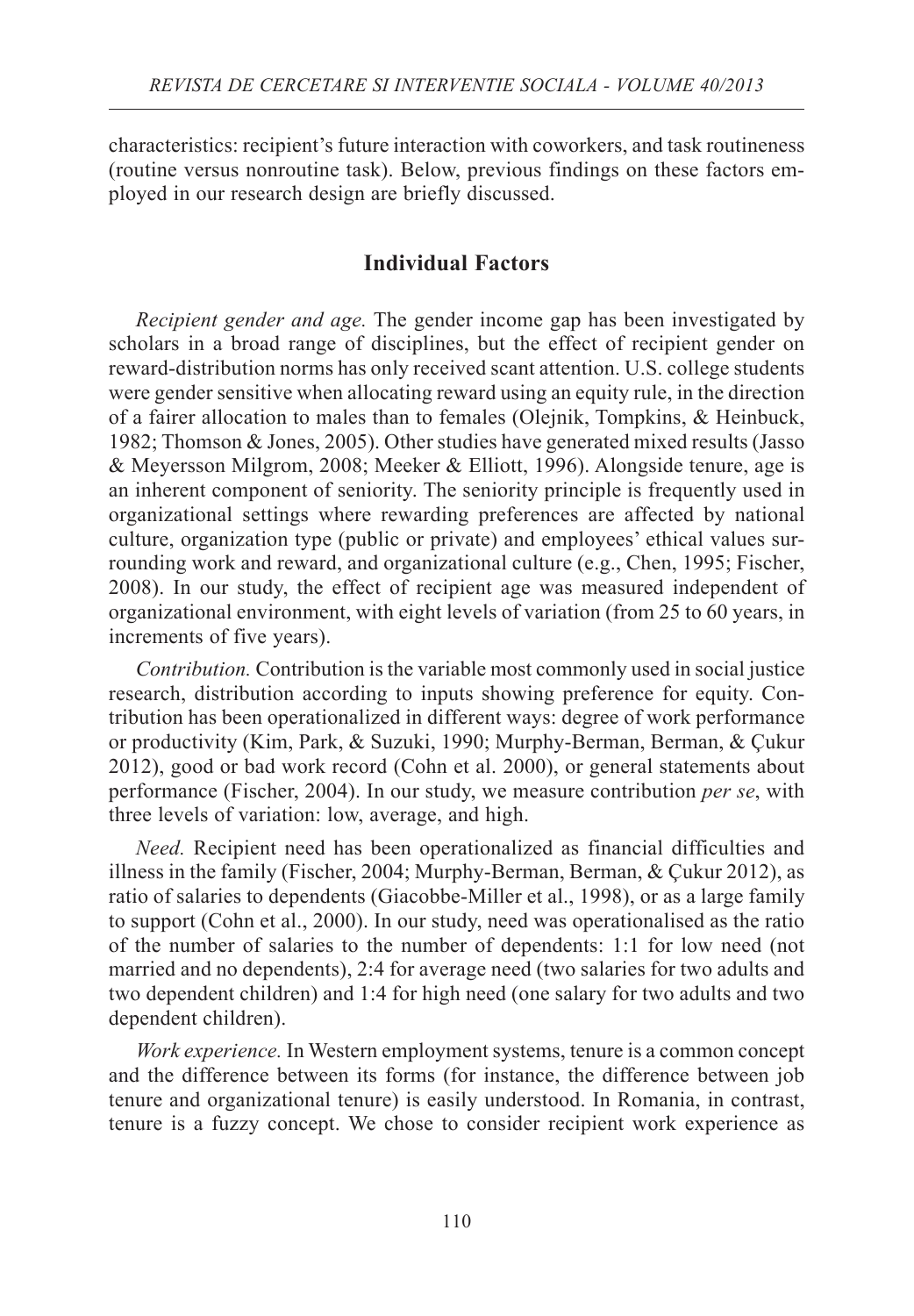equivalent to job tenure. We used a phrasing that is equivalent to "years of professional experience in the field".

#### **Situational Factors**

*Task routineness: Routine task versus nonroutine task.* Hysom and Fisek (2011), in their equity*–*equality equilibrium model of distributive justice, expected to find that allocators will weigh equity more heavily on nonroutine than on routine tasks, but their result was contrary to this expectation. They found that this factor affects the equity–equality balance in interaction with other variables. Similar to Hysom and Fiºek, we measured task routine by the creative effort required by the job, with two variation levels: the job does/does not require creative effort.

*Future interaction.* The expectation to cooperate with the recipient in the future affects reward-distribution decisions (Sagan, Pondel, & Witting, 1981; Zhang, 2001). Both equity and equality principles were preferred by respondents when this variable was manipulated. Moreover, there was an interaction effect between future relationship and other variables, such as gender, contribution, task performance, or type of relationship. In the present study, the future-interaction variable is operationalized as continuity versus end of the work relationship.

#### **Allocator Characteristics**

In addition to input variables, we used three respondent (lay-judge allocator) characteristics: gender, age, and work experience. No consistent gender differences have been found when the allocator is not a co-recipient, although the assumption was that men prefer the equity principle while women prefer equality (for reviews see Major & Deaux, 1982, and Törnblom, 1992). Mixed support has been found for the hypothesis that adults prefer other rules than children or adolescents (Kenward & Dahl, 2011; McGillicuddy-De Lisi, De Lisi, & Van Gulik, 2008).

#### **Method**

Reward-allocation decisions have usually been measured by scenario and roleplaying approaches (e.g., Chen, 1995; Conlon et al., 2004). However, other authors have used questionnaires, criticizing the verbal scenarios for the artificial behavior presented in them and their lack of realism (Fischer, 2008). Our study employed the factorial survey (FS) method, an approach particularly suitable to measure multiple factors that affect normative judgment and to decompose their unique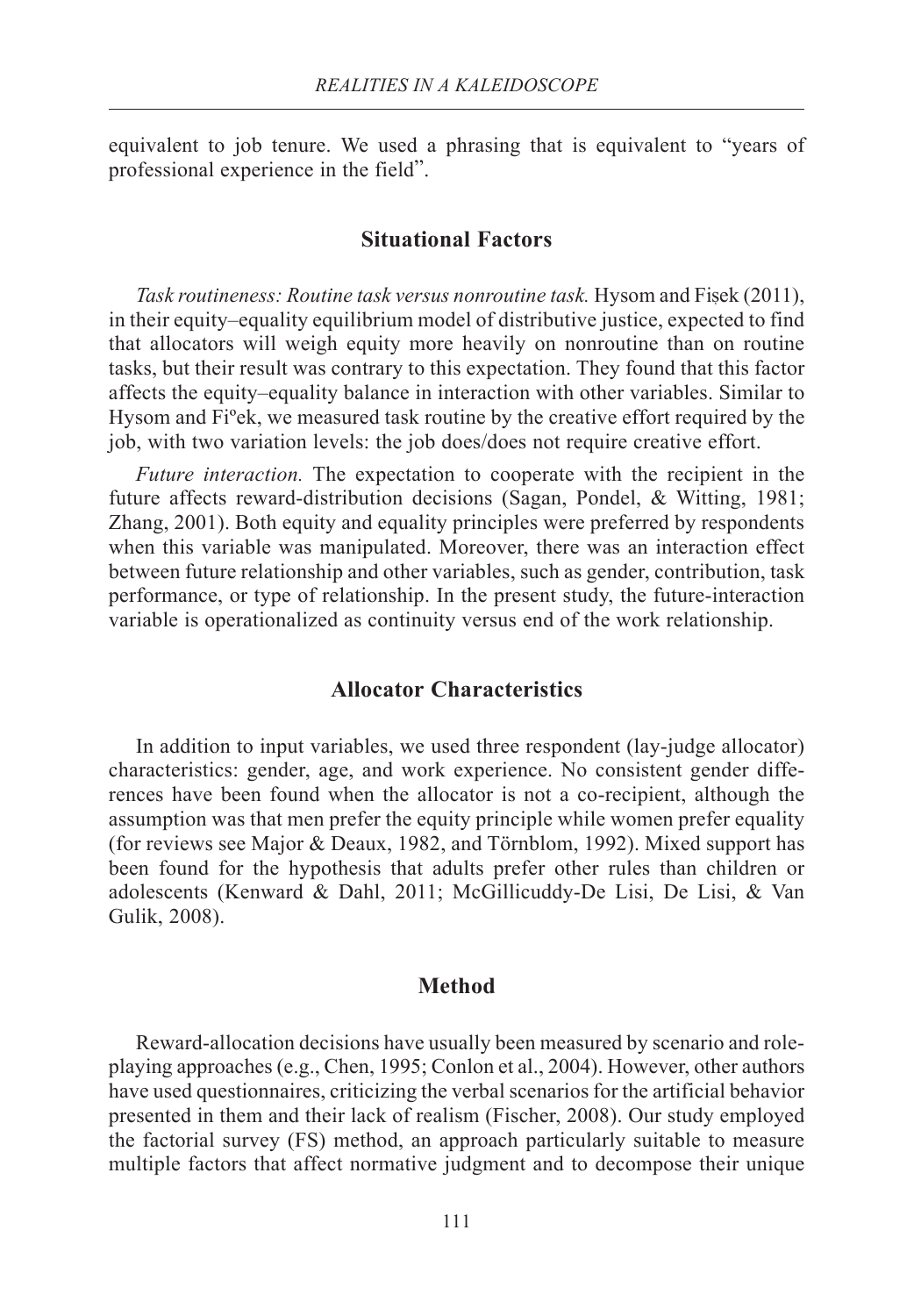effects. FS was pioneered by Rossi and associates (Rossi & Anderson, 1982; Rossi & Nock, 1982), and has been further developed mostly by Jasso (2006). Currently, this method is tested for application in general population samples (Sauer et al., 2011). The factorial survey method has been applied to a range of topics, from criminal justice to childcare and professional judgments (a review of FS studies can be found in Wallander, 2009). In justice research, since an early stage of methodological development, FS has been employed to examine earnings and income fairness (e.g., Jasso & Meyersson Milgrom, 2008; Jasso & Rossi, 1977). The significant advantage of FS lies in its design, which maximizes external and internal validity by bringing together orthogonality from the experimental method and realism and complexity from the survey approach (Wallander, 2009).

The FS design has four components: (1) respondent sample, (2) dimensions and levels, (3) vignette universe and vignette sample, and (4) rating task. The procedure formulated by Rossi and associates (1982) and the unified framework for studying normative judgments developed by Jasso (2006) were followed.

#### **Participants**

Two hundred students (128 senior undergraduates and 72 master's students) enrolled in social sciences courses at a large state university in Romania participated in the study. The mean age of respondents was 22.96 years  $(SD = 4.84)$ , and mean work experience was 2.29 years  $(SD = 4.35)$ . Corresponding to the university's population of social sciences students, there was an unbalanced gender composition: 23.5% male and 76.5% female.

#### **Dimensions and Levels**

Dimensions are the independent variables or input factors believed to influence the judgment of fair reward allocation. The levels are the specific values that each dimension may take. *Table 1* presents the dimensions, associated levels, and wordings for each level. For two dimensions (task routineness and future interaction), we used a null level, indicating the absence from the variable-description vignettes.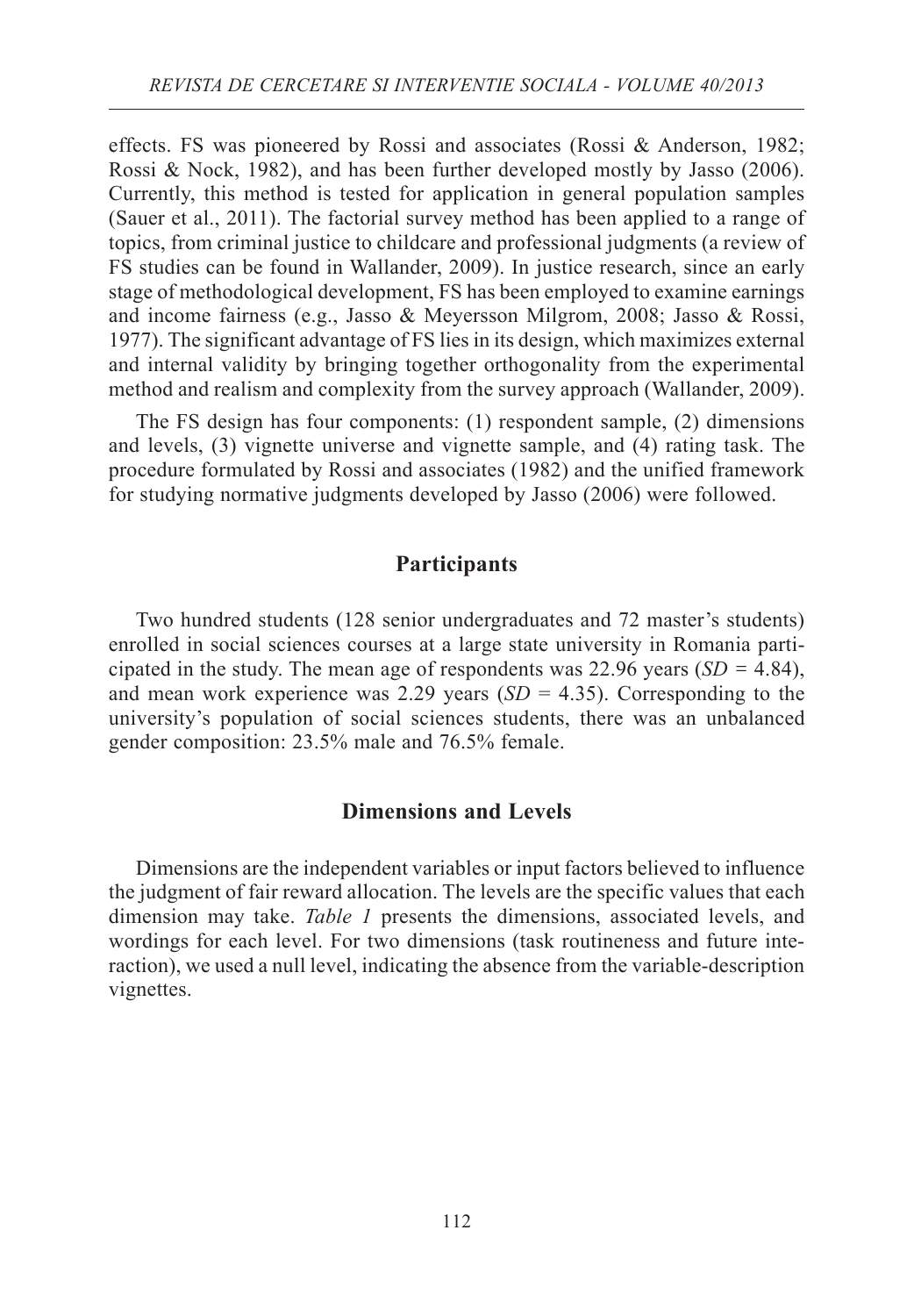| <b>Dimensions and levels</b>    | <b>Wording</b>                                              |
|---------------------------------|-------------------------------------------------------------|
| 1. Gender                       |                                                             |
| a. Male                         | a. a male employee                                          |
| b. Female <sup>a</sup>          | b. a female employee                                        |
| $2. \text{Age}$                 |                                                             |
| eight increments of five years, | 25 years old to 60 years old                                |
| from 25 to 60 years old         |                                                             |
| 3. Contribution                 |                                                             |
| a. High                         | a. made a big contribution to the project                   |
| b. Average                      | b. made an average contribution to the project              |
| $c.$ Low <sup>a</sup>           | c. made a small contribution to the project                 |
| 4. Need                         |                                                             |
| a. High                         | a. has two dependent children, and his/her wife/husband     |
|                                 | does not have a job                                         |
| b. Average                      | b. has two dependent children, and his/her wife/husband     |
|                                 | has a job                                                   |
| c. $Lowa$                       | c. is not married and has no dependents                     |
| 5. Work experience              |                                                             |
| a. High                         | a. has eight years professional experience in the field     |
| b. Average                      | b. has five years professional experience in the field      |
| $c.$ Low <sup>a</sup>           | c. has one year professional experience in the field        |
|                                 |                                                             |
| 6. Future interaction           |                                                             |
| a. With future interaction      | a. in the near future will work with the same colleagues on |
|                                 | another project                                             |
| b. Without future interaction   | b. in the near future will not work with the same           |
| c. $[Blank]$ <sup>ab</sup>      | colleagues on another project                               |
| 7. Task routineness             |                                                             |
| a. Routine                      | a. His/her job does not require creative effort.            |
| b. Nonroutine                   | b. His/her job requires creative effort.                    |
| $c.$ [Blank] <sup>ab</sup>      |                                                             |

Table 1. *Reward-Distribution Factorial Survey Dimensions, Levels, and Wording*

*a This level was reference category in the analyses. b When blank, no mention of this dimension was included in the vignette.*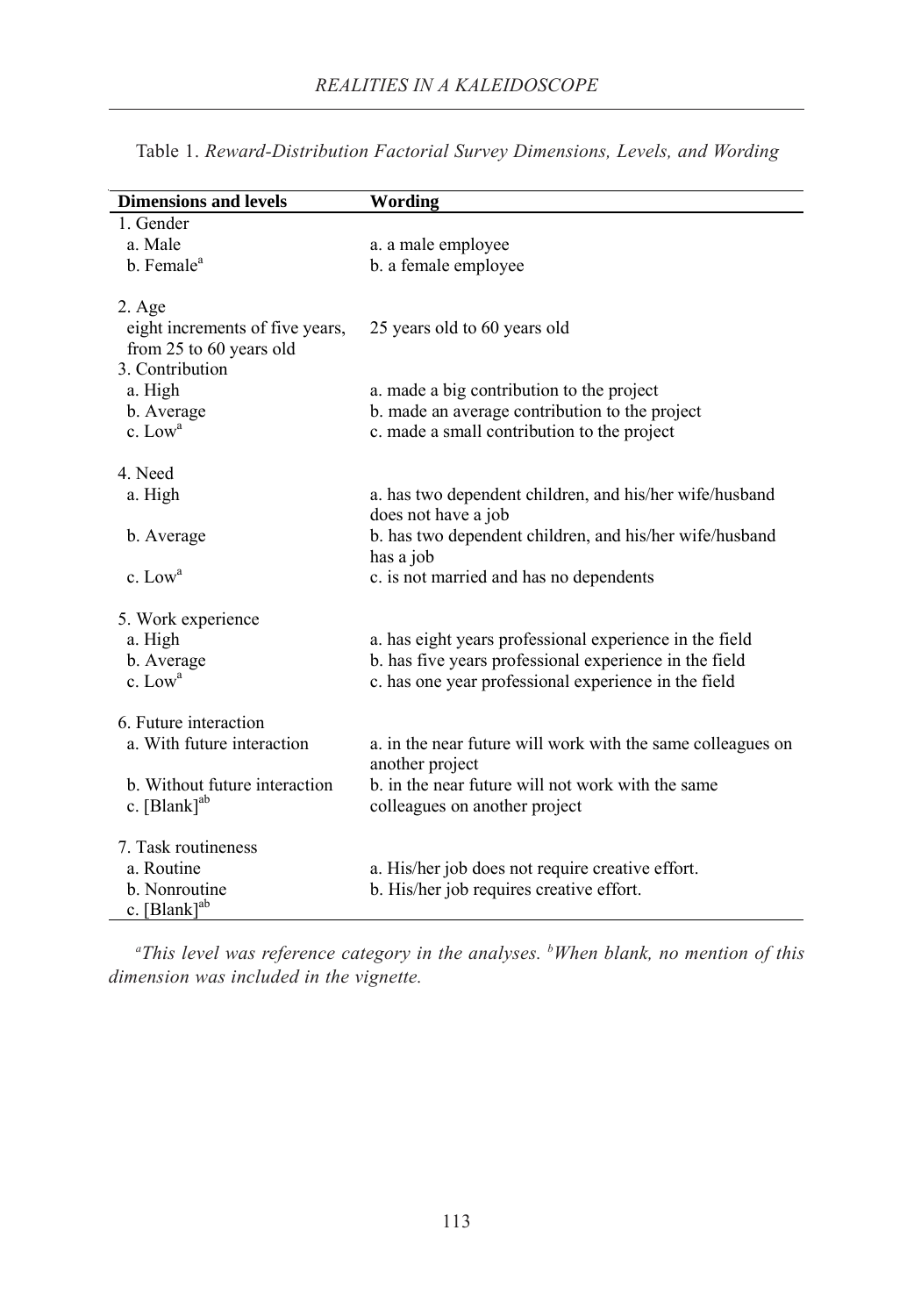## **Vignette Universe and Vignette Sample**

Specific to factorial survey, a vignette represents both the unit being judged and the basic unit of analysis. Although there are common aspects, vignettes as used in the factorial survey method are different from the vignettes defined as a methodological tool, which are extensively used in a variety of disciplines (Collett & Childs, 2011). Vignettes are composed of descriptions of employees who may be considered for a salary increase; each vignette contains a unique combination between levels. A vignette universe consists of a full population of unique vignettes, obtained by generating all possible combinations of levels. The fullfactorial vignette population - in other words, the Cartesian product of all levels, was generated using a computer program and resulted in 3,888 unique vignettes  $(2 \times 8 \times 3 \times 3 \times 3 \times 3)$ . All vignettes were plausible and logically possible, and none was eliminated. A deck of 40 vignettes was deemed sufficiently large to estimate a respondent's regression equation (Dülmer, 2007). From the vignette universe we drew randomly (simple random with replacement) 200 decks with 40 vignettes each. So, a total of 8000 vignettes were sample. Applying this procedure, the dimensions are orthogonal and there are zero intercorrelations among them, since each level in a dimension appears with the same frequency in the vignette population (Rossi & Anderson, 1982). As a consequence, the distribution of levels along dimensions is rectangular. The full factorial design was applied for three purposes: to eliminate multicollinearity, to disentangle the unique effect of each factor (normally highly correlated in the real*-*world setting), and to preserve the realism of the real*-*life situation (via the vignette content).

# **Rating Task**

Each respondent judged 40 vignettes; the ratings generated the dependent variable. An adapted number*-*matching scale was applied; it "gives respondents maximal freedom to map the subjective justice continuum onto numbers" (Jasso & Meyersson Milgrom, 2008, p. 129). The respondents were asked to allocate a just pay rise on a continuum starting from zero to 100 for 40 imagined employees of an IT company.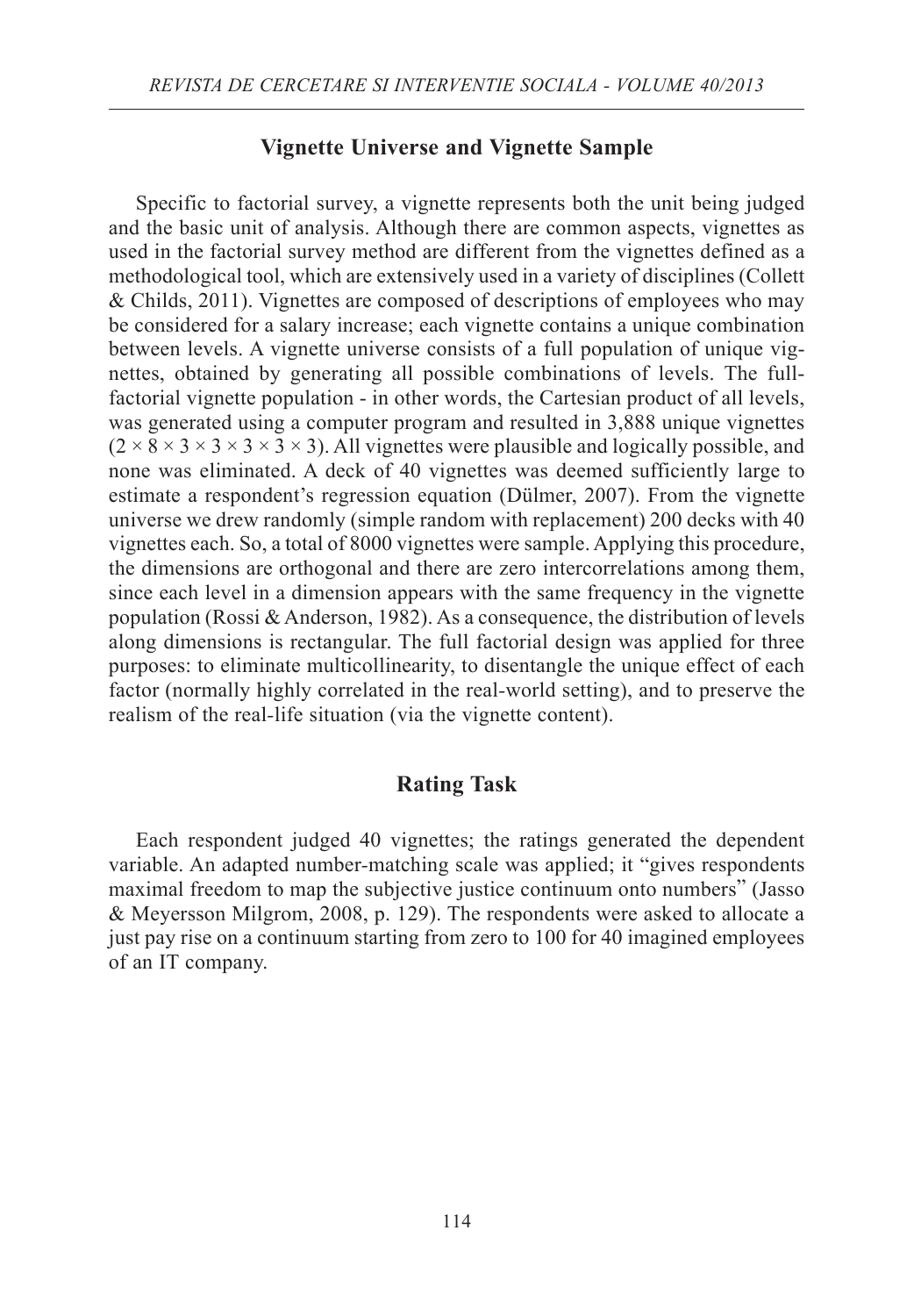Table 2. *Vignette, Instructions for Respondents, and Rating Task*

#### **Instructions for respondents**

This pack contains brief descriptions of 40 employees being considered by a manager of an IT company for a possible raise. In the last two years, these employees have worked together on an important project with several phases: design, testing, and implementation. The manager is not sure if she/he will increase all employees' wages, or only some of them. Currently, all employees have the same salary. We want to know your opinion on the percentage that you think is fair to increase the salary of each employee.

You may rate the 40 descriptions in any order you want. You may change the answer, even if you have already completed it. Your responses are confidential.

**Vignette**

A [male] employee is [50 years old] and has [eight years professional experience in the field]. He made a [big contribution] to the project. [He has two dependent children, and his wife has a job.] His job does not require creative effort. In the near future he [will not work with the same colleagues on another project]. **Rating task** What percentage do you think it would be just to raise this employee's salary? You can choose any number between 0 and 100. You can use any real number, with decimals or fractions if you want. Please fill in the answer in the space below.

Percentage of increase  $\frac{9}{6}$ 

*Note.* Text between brackets represents part of the item that varies across vignettes, depending on the level of each vignette characteristic that applied.

The rating scale gives the respondents maximum freedom to express their judgments and overcome limitations imposed by restricted sets of ordered categories. Table 2 presents the rating instructions, a vignette (with the levels in square brakes), and the rating task. Pretesting of the rating task and vignette content showed that the situation described in the vignettes is familiar for Romanian students and realistic in the context of their employment and life experiences.

The students evaluated the vignettes at the beginning of several courses. No student refused to participate and no course credit was received. The protocol for interaction with respondents in a factorial survey (Jasso, 2006; Jasso & Meyersson Milgrom, 2008) was followed: (1) each respondent received a pack with 40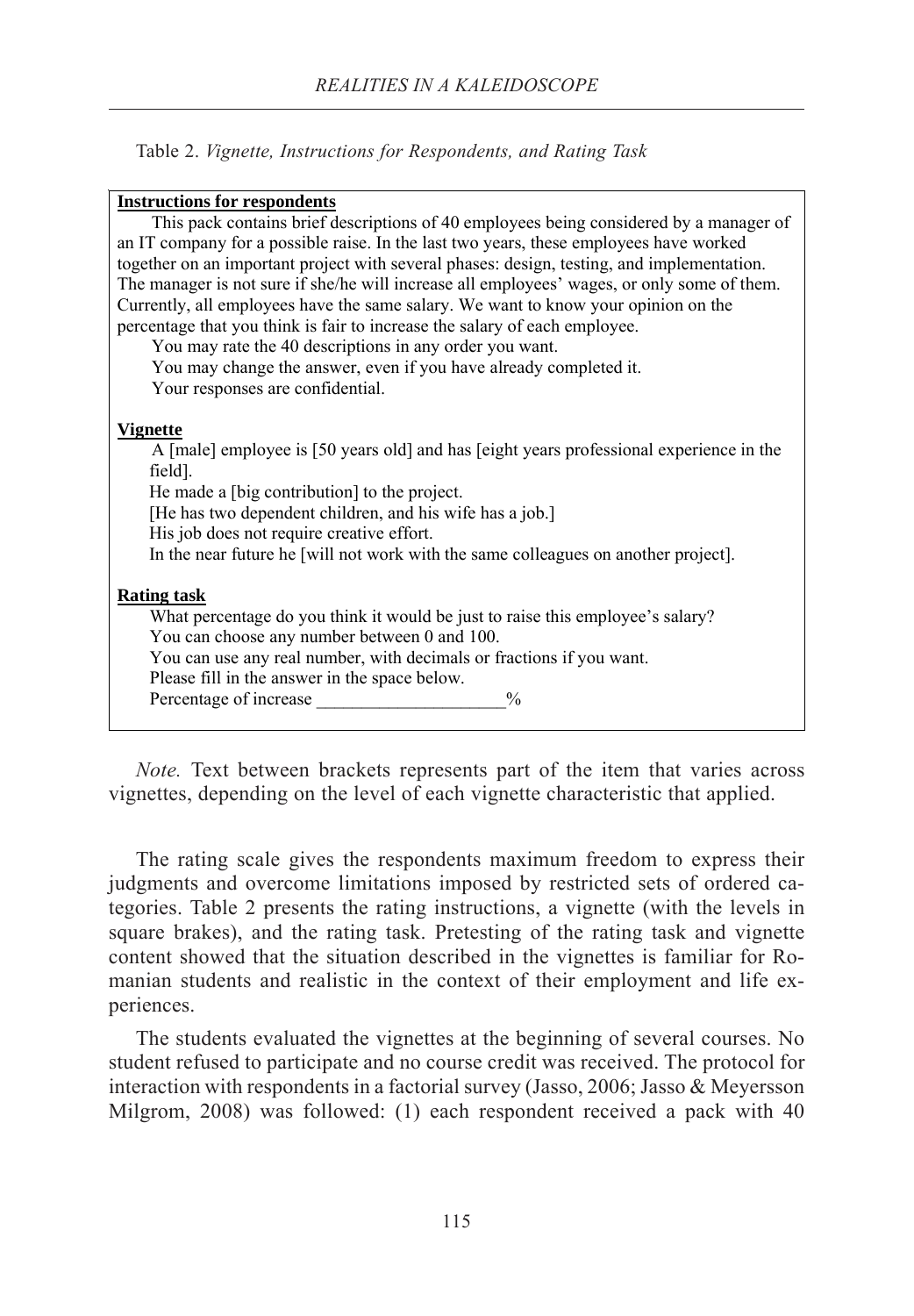vignettes and written instructions; (2) the instructions were read aloud and examples were given; (3) questions were answered at the beginning and during the rating; and (4) the specification was included that the vignettes could be rated in any order.

## **Results**

Of the 200 respondents, two gave the same score for all vignettes, a situation defined as zero variance or the absence of a norm. Since we had only two cases, we removed them from the analysis. In addition, six ratings were missing since they had not been assessed due to an unsystematic error (pages stuck). Consequently, the analysis was done for  $n \hat{a}$  7914 vignettes. The rating scale was designed following the assumption of Nock (1982) that some respondents may rate all vignettes higher or lower than others, but still apply the same rating principles. Therefore, the analysis was conducted with the dependent variable (ratings) converted into a new variable which kept the continuum properties but removed the differences resulting from the different numbers chosen by respondents to represent the same judgment (e.g., some respondents used 3 as the lowest score for salary increase while others used 15 but applied the same principle and agree on what was a fair reward).

A correlation analysis between vignette characteristics confirmed the zero intercorrelations assumed by the factorial survey design. The distribution of the judgment shows that 50% of vignettes received wage increases up to 50% (median 50), the average rating was 48.12, and the standard deviation was 29.42. In FS data analysis, simple OLS regression equation (fixed-effects model) was traditionally employed, few studies applying multilevel modeling or hierarchical linear models (Wallander, 2009). As Hox, Kreft, and Hermkens (1991: 499) pointed out, "factorial survey data are, by definition, hierarchically nested"; as a consequence, hierarchical multilevel modeling can be fruitfully applied to FS data (e.g., Degenholtz et al., 1999; Van de Vijver, Van Hemert, & Poortinga, 2008).

Since each student rated multiple vignettes, the OLS assumption of statistical independence of errors could be violated. To model the impact of students' judgments on vignettes characteristics, while coping with intrarater correlation, we first computed a multilevel model with random slopes and random intercepts. The unconditional intraclass correlation coefficient (with no predictors in the equation; the "null model") showed that 80.33% of the variability in rating occurs within respondents, while 19.67% occurred between respondents' intercepts (the intercept variation is statistically significant,  $p < .001$ ). This large betweenparticipant effect size justifies the use of multilevel modeling. Since no significant slope variance was found, our analysis was based on a random intercept – fixed slope model. So, we observed the same linear relationship between rating and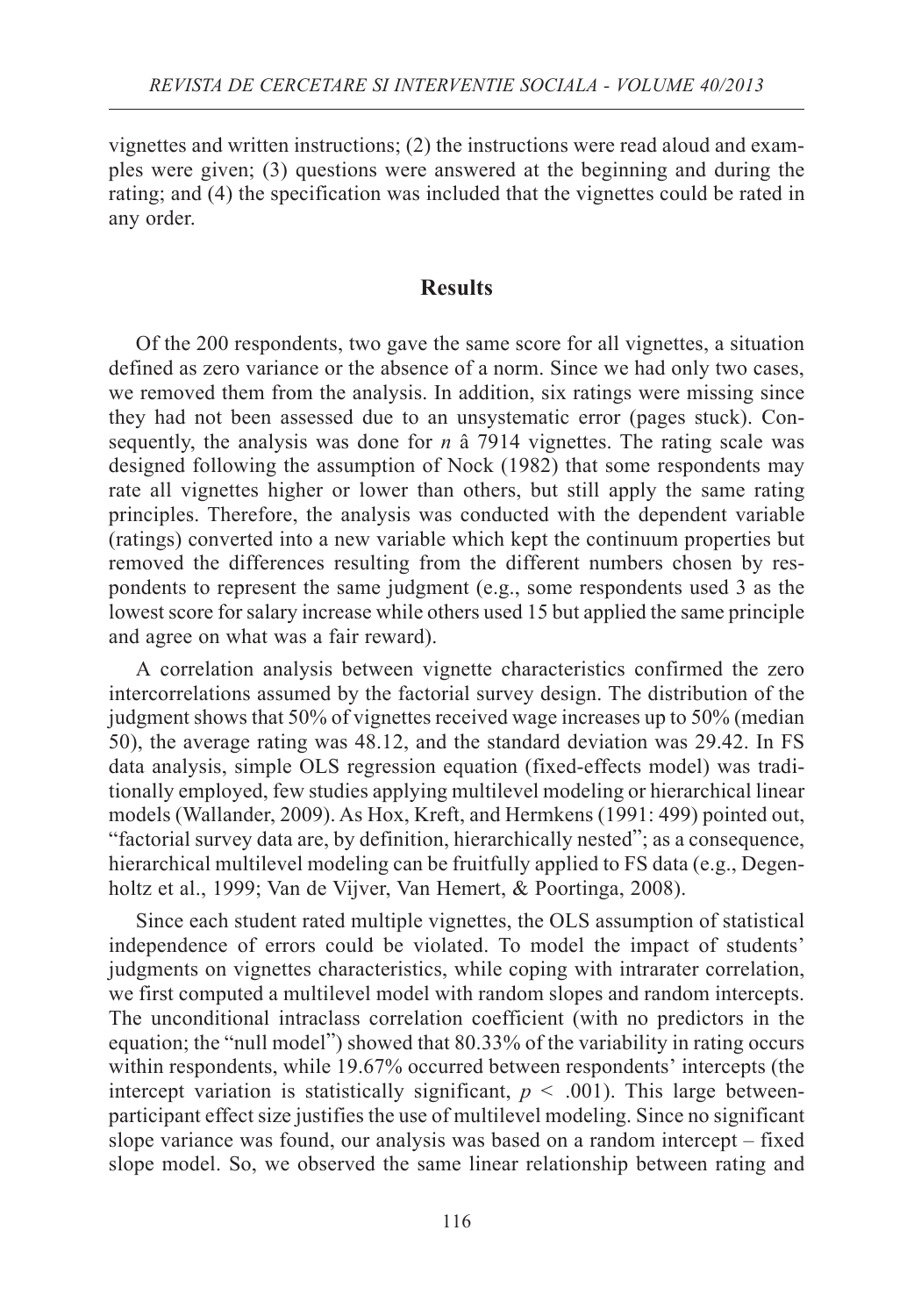vignettes' characteristics across students (i.e. students have similar judgment patterns), but there is a variance among the respondents in the average levels of their judgments (Wallander, 2009).

| Dimensions         | Numerator df                | Denominator df | F         | Rank <sup>a</sup> |
|--------------------|-----------------------------|----------------|-----------|-------------------|
| Age                |                             | 7722.760       | 17.878*   | 6                 |
| Work experience    | $\mathfrak{D}$              | 7723.692       | 288.241*  | 2                 |
| Contribution       | $\mathfrak{D}$              | 7720.795       | 3810.776* |                   |
| Task routineness   | $\mathfrak{D}$              | 7721.713       | 207.541*  | 3                 |
| Need               | $\mathcal{D}_{\mathcal{L}}$ | 7724.675       | 58.064*   | 4                 |
| Future interaction | $\mathfrak{D}$              | 7721.804       | $21.737*$ | 5                 |
| Intercept          |                             | 273.953        | 2362.709* |                   |

Table 3. *Main Effect of Vignette Characteristics on Reward Allocation*

*a The rank of dimensions according to their effect in overall rating.*

*\*p < .001.*

Gender did not have an impact on effect on reward distribution for any of the seven factors employed in our study  $(p > .05)$ . This result showed that the recipient's gender was not a factor that affected the fair allocation of rewards, irrespective of the justice principle employed. As shown in Table 3, the remaining six vignettes' characteristics have a significant effect in allocation judgments. It can be seen that contribution revealed the most important effect in the fair distribution of rewards. This result confirms our expectation, showing that Romanian students prefer an equity-based allocation pattern. Work experience and the task routineness are the second-most important dimensions. The remaining important dimensions – need, future interaction and age – had approximately similar values. The ranking of dimensions according to their effect in the overall rating presented in last column of *Table 3*. It can be noted that the situational factors (future interaction with coworkers and task routineness) had a smaller effect on fair reward allocation compared with the individual factors (age, contribution, need, and work experience).

The results presented in *Table 4* show the extent to which judgments are determined by the presence in the vignette of a particular level, compared to the reference level (for categorical variables). For instance, if the high contribution level appeared in the vignette, then the rating increased by 43.449 compared with the case where *low contribution* appeared (low contribution is the reference level in this example). Higher rewards were allocated when: (1) the recipient's contribution was high, (2) the recipient's work experience was long, (3) the recipient's need was high, (4) future interaction with the recipient was expected, (5) the task required creativity (it is nonroutine), and (6) the recipient was younger. In addition,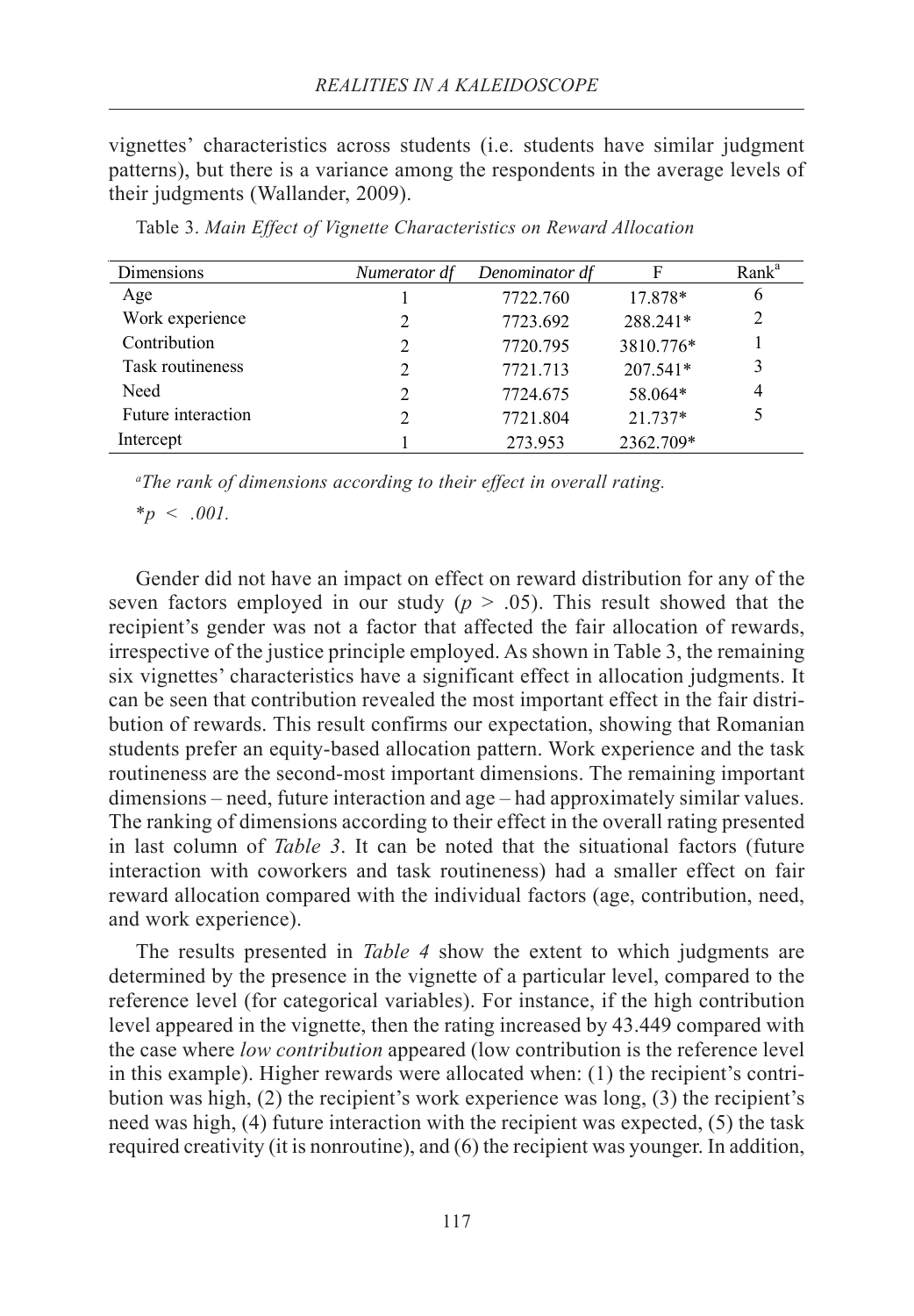we computed the  $R_i^2$  (a measure conceptually similar to the conventional  $R^2$  from OLS regression) to identify the proportional reduction in errors of prediction when our model is compared with the null model (Bickel, 2007). As Table 4 shows, including the vignettes' characteristics in our random intercept model reduced errors in predictions of ratings by 43%.

| Dimensions and levels      | Estimate  | SE    |
|----------------------------|-----------|-------|
| Age                        | $-379*$   | .089  |
| Contribution               |           |       |
| High                       | 43.449*   | .500  |
| Average                    | $17.235*$ | .501  |
| Low <sup>a</sup>           | 0.00      | 0.00  |
| Need                       |           |       |
| High                       | 5.423*    | .505  |
| Average                    | $2.227*$  | .502  |
| Low <sup>a</sup>           | 0.00      | 0.00  |
| Work experience            |           |       |
| High                       | $11.711*$ | .504  |
| Average                    | 8.496*    | .504  |
| Low <sup>a</sup>           | 0.00      | 0.00  |
| Future interaction         |           |       |
| With future interaction    | $1.726*$  | .502  |
| Without future interaction | $-1.609*$ | .502  |
| Blank <sup>a</sup>         | 0.00      | 0.00  |
| Task routineness           |           |       |
| Routine                    | $-3.716*$ | .503  |
| Nonroutine                 | 6.406*    | .504  |
| Blank <sup>a</sup>         | 0.00      | 0.00  |
| Intercept                  | 19.733*   | 1.217 |
| $R^2 = 43\%$               |           |       |

Table 4. *Fair Reward by Vignette Dimensions: Random Intercept Model*

*a Reference category.*

*\* p < .001.*

To test if the intercept variance was influenced by respondents' characteristics recorded in our study, we transformed the random intercept regression model into a multilevel model by introducing three contextual variables: respondent gender, age, and work experience. Age and work experience were coded as dummy variable (under 30 years old and over 30 years old; without work experience and with work experience). The results suggest that these three variables do not have an impact on the fair reward-allocation. Accordingly, we concluded that men and women weigh the vignettes' dimensions in similar ways. The multilevel analysis also suggests that: (1) students over 30 years old give the same rewards as those under 30, and (2) respondents with work experience and respondents who have never work apply similar distribution pattern.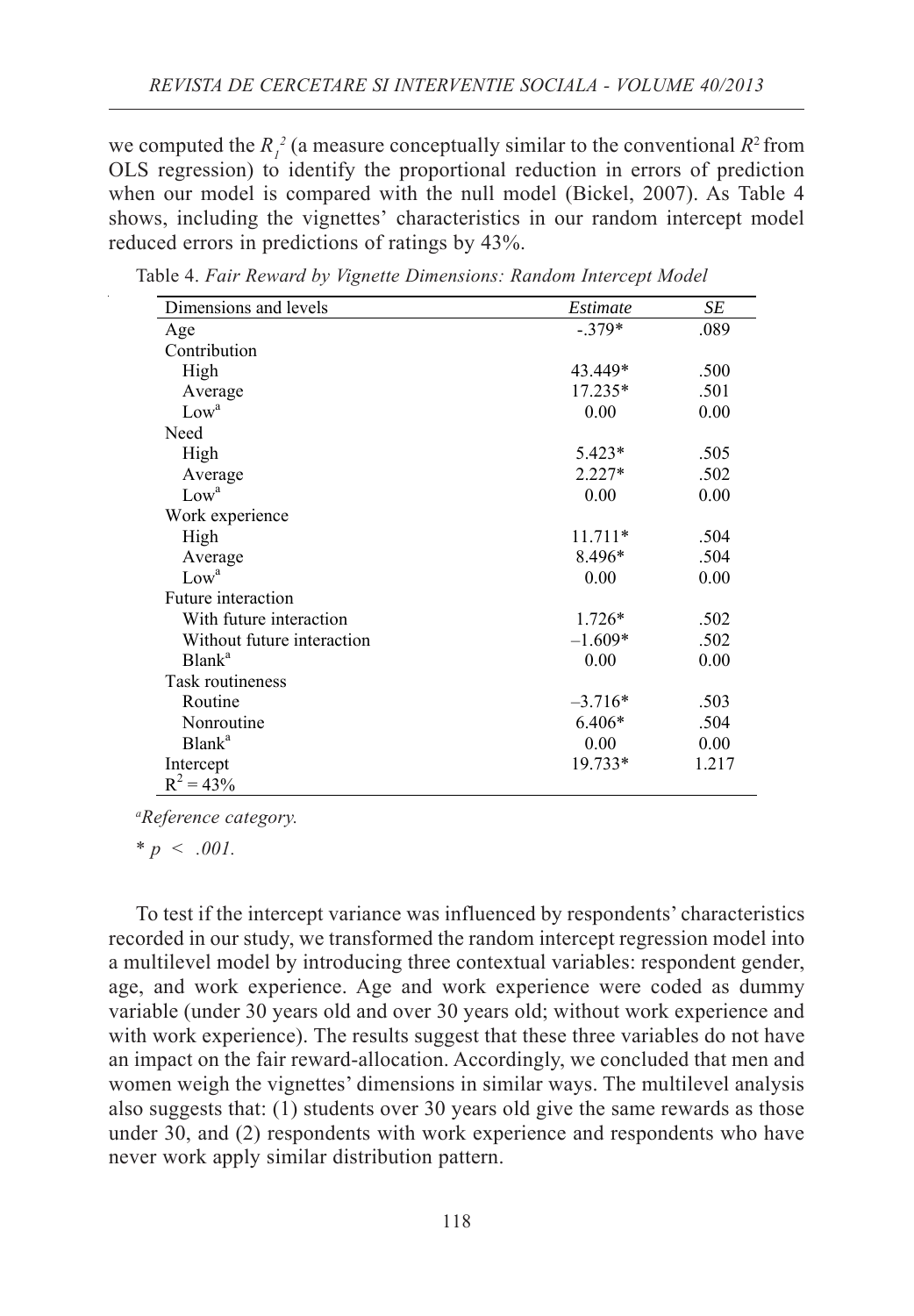#### **Discussion**

The aim of this study was to examine normative reward-allocation judgments among young Romanians. Seven factors expected to affect the allocation decisions were systematically varied within a full factorial survey design. In the study participated 200 Romanian students, 7,994 vignettes being rated. As expected, it was found that the equity-based model described the general allocation pattern of young Romanians. Romanian students consider that a fair distribution of rewards should be done according to contribution or input. Alongside contribution, other individual factors (age, work experience, and need) affect the allocation judgments. A smaller effect on allocation decisions was due to situational factors (task routineness and future interaction). Our data suggest that variation in responses by participants across vignettes was rather successfully predicted by vignette characteristics; so, our manipulation was successful. The model presented in this paper reduces errors in predicting reward allocation by 43%, which confirm our expectation regarding the effects of input factors on reward-allocation judgments.

In equity theory (Walster et al., 1973: 3-4), "equity is in the eye of the beholder," and inputs are defined as "the participant's contribution to the exchange." In our model, both "contribution" and "work experience" are individual characteristics that may be included under the generic term *input* following the conceptual framework of equity theory. Furthermore, the nonroutine task, or one requiring creativity, is an important component of the reward-allocation judgment, third in importance after contribution and work experience. Individuals performing creative tasks received more rewards than those who perform routine tasks. In our study, task creativity was a situational characteristic, defining working context, not employee performance. Like contribution and work experience, nonroutine task fulfillment can be considered as related to equity. Thus, contributions, work experience, and nonroutine tasks are the main social components, which explain the variation of reward-allocation decisions.

Need is seen by our respondents as a component of fair allocation judgments. Recipients with greater need receive higher rewards; yet, need is far less important than contribution. It can be concluded that Romanian college students do not consider need as an important principle to allocate rewards.

Romanian students consider that both younger and more experienced employees should receive higher rewards. This result is discordant with the seniority principle, which treats tenure and age as related components. Our result can be explained by the strong orientation of young Romanians toward competitive and meritocratic principles. As Luca (2005: 86) noted: "the segment under 25 years old has an increased *masculine* characteristic, which would account for a higher desire for career opportunities and increased competition" semphasis in originalt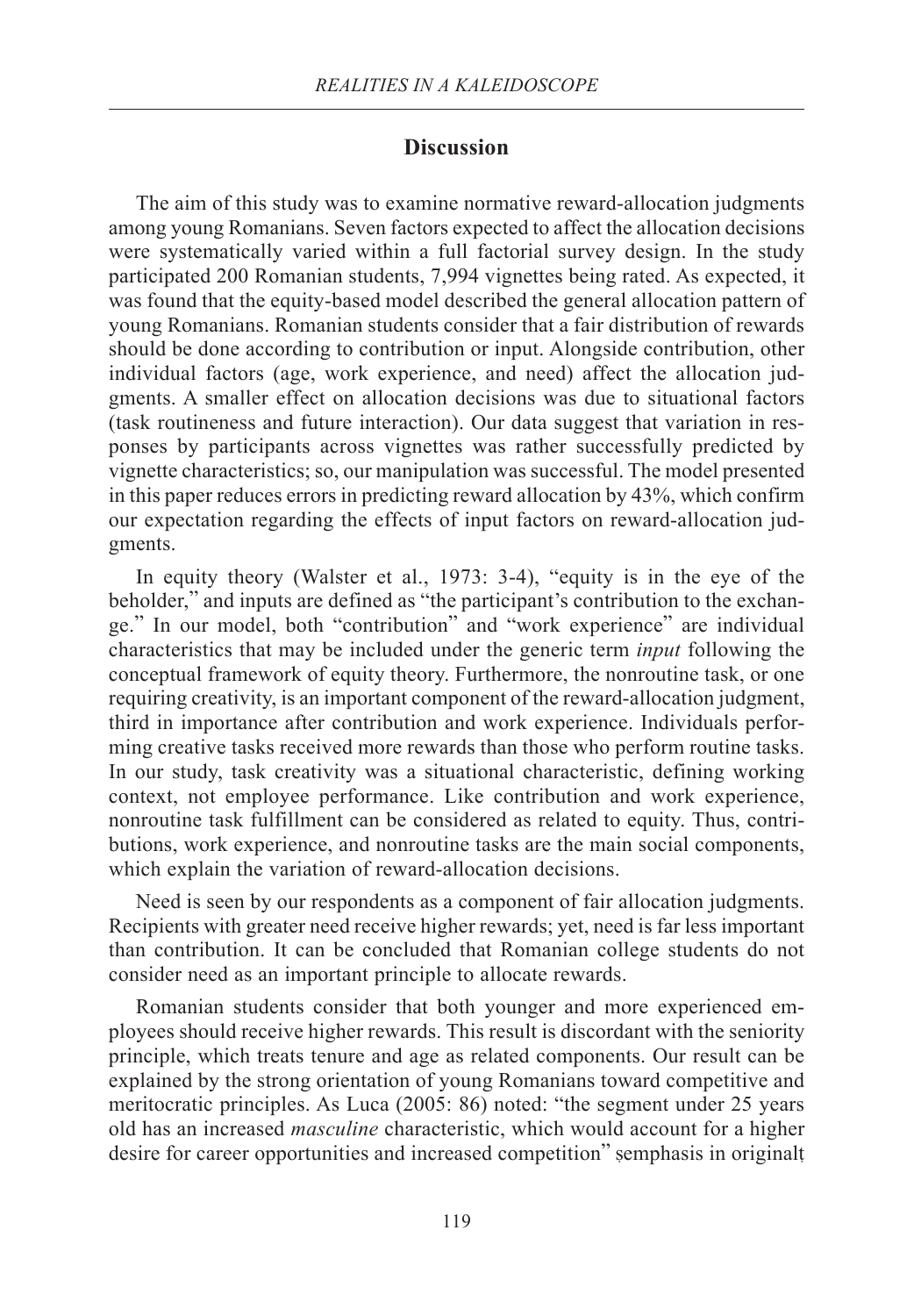Recipient gender did not affect the reward-distribution decision. This finding is consistent with previous research (Jasso & Meyersson Milgrom, 2008; Meeker & Elliot, 1996). Moreover, in terms of between-respondents variance, it was found that female and male respondents have similar judgment patterns. The absence of gender-related allocation patterns is also consistent with a pattern of small or negligible effect sizes (Törnblom, 1992). The results presented in this paper might be informative for organizations conducting or being interested in operating business in Romania. As Fein, Vasiliu, & Tziner (2011: 519) pointed out, "Romania is a country currently in transition from a communist, centrally controlled economic model to a free-market system. In 1990, there were practically no private enterprises and about 1,100 state owned enterprises in Romania. Today, Romania has over 400,000 enterprises and most of these are private." In this context, our results might be useful for practitioners interested in rewarding or in attracting and maintaining young talents. The allocation pattern recorded in our study might be informative for developing or altering reward systems in Romanian organizations.

Although the factorial survey method is particularly suitable for studying the components of allocation decisions, the method has certain limits, which also apply to this study. The factorial survey method had been criticized from an early stage for the use of fictitious descriptions with an unknown or even questionable ecological validity. The pioneers of the factorial survey approach claimed that the method reveals respondents' true principles of judgment, but they also call for continuous attention to realism of results (Wallander, 2009). Moreover, this method is not widely known, and has been consistently applied only by a relatively small group of researchers. Romania is considered a Collectivistic country with large Power Distance (Hofstede, 2001), and in this respect is similar to other former communist nations, including Bulgaria, Russia, Slovenia, Serbia, Croatia, and Albania. The present study suggests that egalitarian values may become less salient among young Romanians. Since allocation behaviors have rarely been studied in Eastern Europe, future research could explore whether the equity*-*based allocation model is particular to Romanian youth or is common to young people from other former communist countries.

#### **Acknowledgments**

This work was supported by a grant of the Romanian National Authority for Scientific Research, CNCS–UEFISCDI, Project number PN-II-RU-PD-2011-3- 0071.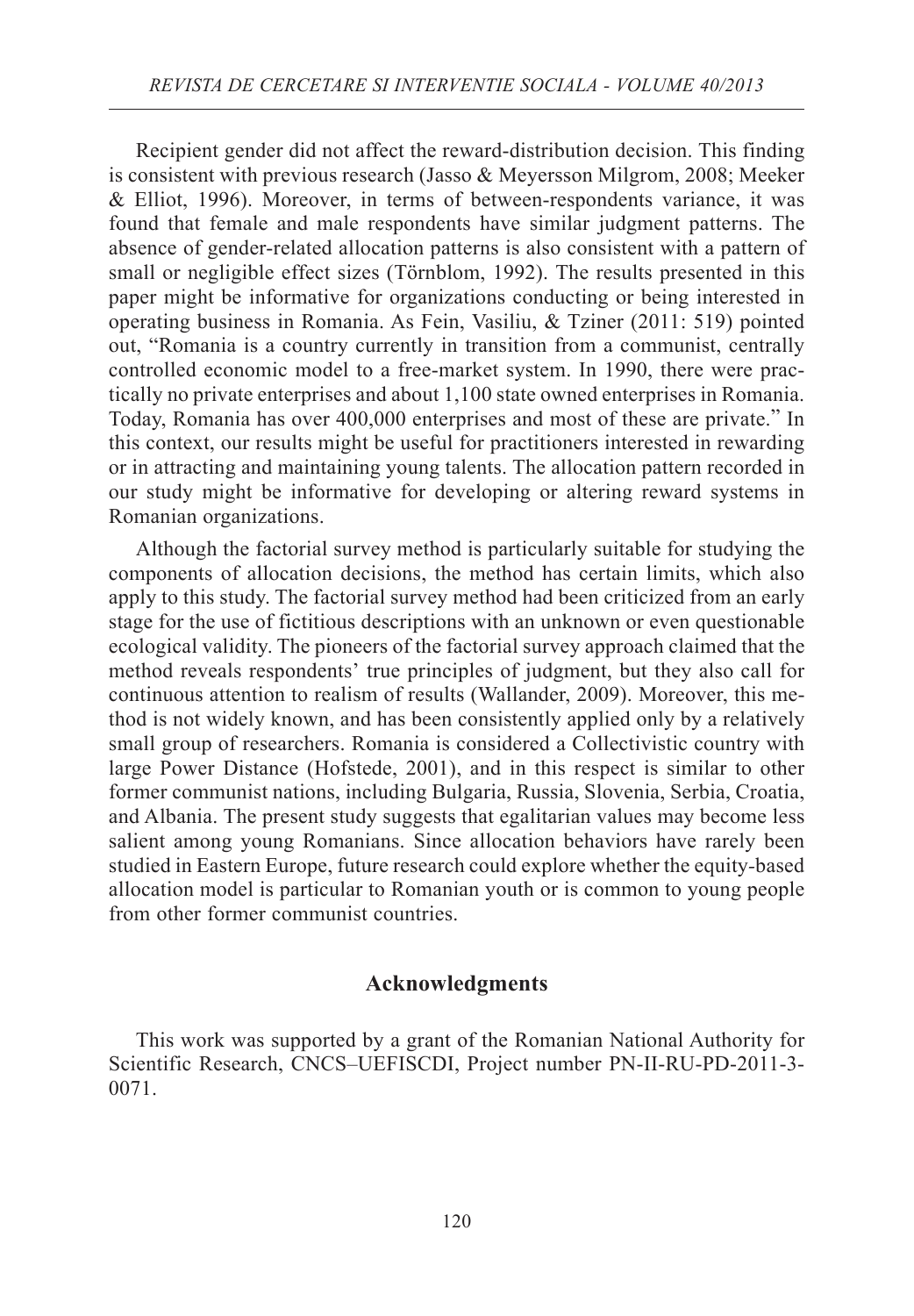#### **References**

- Adams, J. S. (1963). Toward an understanding of inequity. *Journal of Abnormal and Social Psychology*, *67*, 422–436.
- *Bickel, R. (2007). Multilevel analysis for applied research*: *It's just regression!* New York, NY: The Guildford Press.
- Chen, C. C. (1995). New trends in reward allocation preferences: A Sino-U.S. comparison. *The Academy of Management Journal*, *38*, 408–428.
- Cohn, E. S., White, O. S., & Sanders, J. (2000). Distributive and procedural justice in seven nations. *Law and Human Behavior*, *5*, 553–579.
- Cojocaru, S. & Bragaru, C. (2012). Using Appreciative Inquiry to Change Perceptions Concerning the Satisfaction of Organization Members' Needs. *Transylvanian Review of Administrative Sciences*, 35E, 62-77.
- Collett, J. L., & Childs, E. (2011). Minding the gap: Meaning, affect, and the potential shortcomings of vignettes. *Social Science Research*, *40*, 513–522.
- Conlon, D. E., Porter, C. O. L. H., & McLean Parks, J. (2004). The fairness of decision rules. *Journal of Management*, *30*, 329–349.
- Degenholtz, H. B., Kane, R. A., Kane, R. L., Finch, M. D. (1999). Long-term care case managers' out-of-home placement decisions: an application of hierarchical logistic regression. *Research on Aging*, *21*, 240–274.
- Dülmer, H. (2007). Experimental plans in factorial surveys: Random or quota design? *Sociological Methods & Research*, *35*, 382–409.
- EVS. (2011). European Values Study 1981-2008, Longitudinal Data File. GESIS Data Archive, Cologne, Germany, ZA4804 Data File Version 2.0.0 2011-12-30
- Fein, E. C., Vasiliu, C., & Tziner, A. (2011). Individual values and preferred leadership behaviors: A study of Romanian managers. *Journal of Applied Social Psychology*, *41*, 515–535.
- Fischer, R. (2004). Organizational reward allocation: A comparison of British and German organizations. *International Journal for Intercultural Relations*, *28*, 151–164.
- Fischer, R. (2008). Rewarding seniority: Exploring cultural and organizational predictors of seniority allocations. *The Journal of Social Psychology*, *148*, 167–186.
- Fischer, R., & Smith, P. B. (2003). Reward allocation and culture: A meta-analysis. *Journal of Cross-Cultural Psychology*, *34*, 251–268.
- Gallagher, T. (2005). *Theft of a nation: Romania since communism*. London, United Kingdom: C. Hurst & Co.
- Giacobbe-Miller, J. K., Miller, D. J., & Victorov, V. I. (1998). A comparison of Russian and U.S. pay allocation decisions, distributive justice judgments, and productivity under different payment conditions. *Personnel Psychology*, *51*, 137–163.
- Giacobbe-Miller, J. K., Miller, D. J., & Zhang, W. (1997). Equity, equality and need as determinants of pay allocations: A comparative study of Chinese and US managers. *Employee Relations*, *19*, 309–320.
- Hofstede, G. (2001). *Culture's consequences: Comparing values, behaviors, institutions,* and organizations across nations (2<sup>nd</sup> ed.). Thousand Oaks, CA: Sage.
- Hong, Y., Levy, S. R., & Chiu, C. (2001). The contribution of the lay theories approach to the study of groups. *Personality and Social Psychology Review*, *5*, 98–106.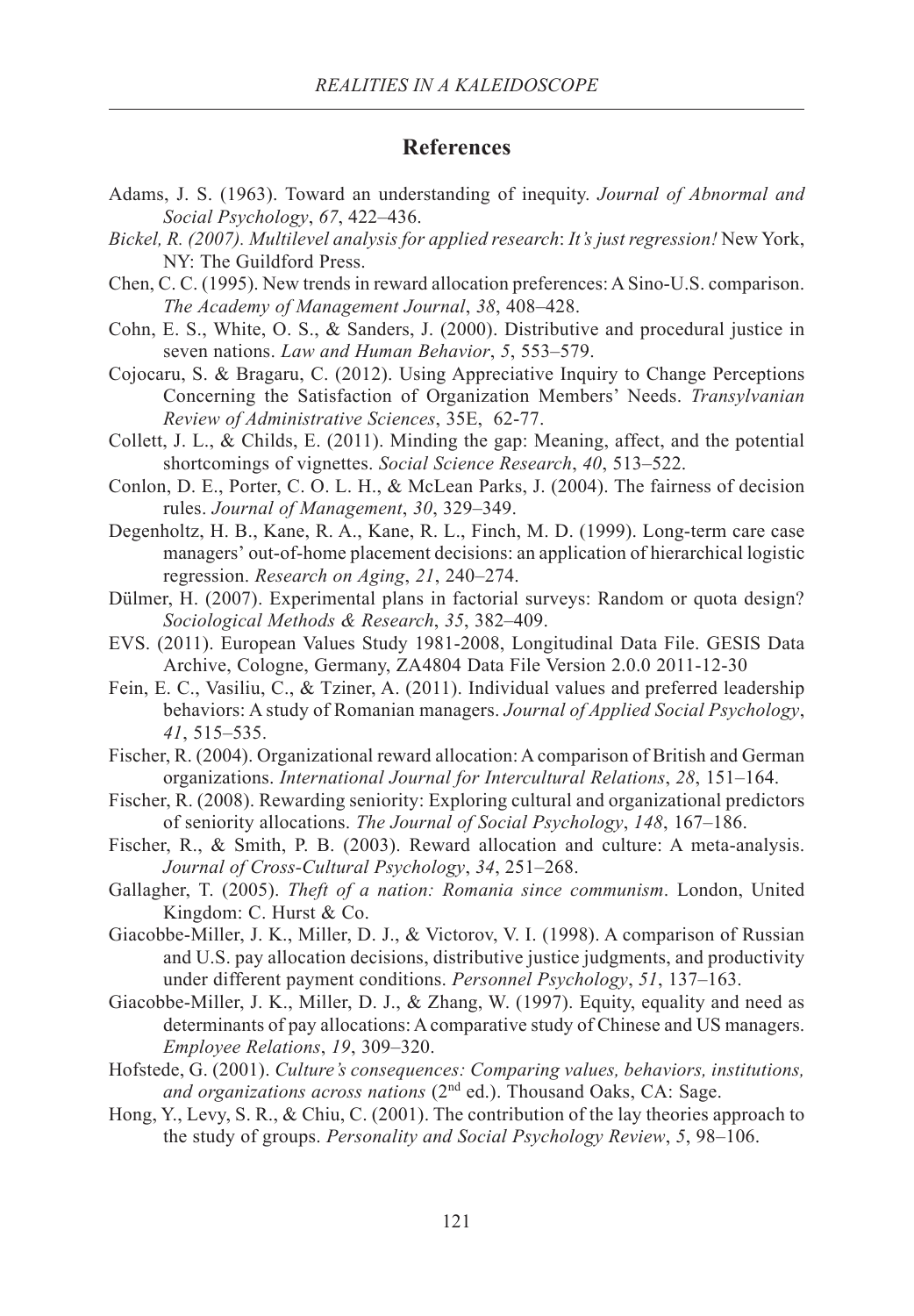- Hox, J. J., Kreft, G. G., & Hermkens, P. L. J. (1991). The analysis of factorial surveys. *Sociological Methods & Research*, 19, 493- 510.
- Hysom, S. J., & Fisek, H. M. (2011). Situational determinants of reward allocation: The equity–equality equilibrium model. *Social Science Research*, *40*, 1263–1285.
- Jasso, G. (2006). Factorial survey methods for studying beliefs and judgments. *Sociological Methods Research*, *34*, 334–423.
- Jasso, G., & Meyersson Milgrom, E. M. (2008). Distributive justice and CEO compensation. *Acta Sociologica*, *51*, 123–143.
- Jasso, G., & Rossi, P. H. (1977). Distributive justice and earned income. *American Sociological Review, 42,* 639–651.
- Kenward, B., & Dahl, M. (2011). Preschoolers distribute scarce resources according to the moral valence of recipients' previous actions. *Developmental Psychology*, *47*, 1054–1064.
- Kim, Ken I., Hun-Joon Park, and Nori Suzuki. 1990. Reward allocations in the United States, Japan, and Korea: A comparison of individualistic and collectivistic cultures. *Academy of Management Journal, 33*,188–198.
- Leventhal, G. S. (1976). The distribution of rewards and resources in groups and organizations. In L. Berkowitz & E. Walster (Eds.), *Advances in experimental social psychology* (pp. 91–131). New York, NY: Academic Press.
- Liebig, S. (2001). Lessons from philosophy? Interdisciplinary justice research and two classes of justice judgments. *Social Justice Research*, *14*, 265–286.
- Luca, A. (2005). *Employees. Brief description of the Romanian employee: A cross cultural perspective on management in Romania*. Bucharest, Romania: România Pur si Simplu.
- Major, B. M., & Deaux, K. (1982). Individual differences in justice behavior. In J. Greenberg & R. L. Cohen (Eds.), *Equity and justice in social behavior* (pp. 43– 76). New York, NY: Academic Press.
- McGillicuddy-De Lisi, A. V., De Lisi, R., & Van Gulik, K. (2008). The effects of grade level, context, and family type on male and female adolescents' distributive justice reasoning. *Journal of Adolescence*, *31*, 107–124.
- Meeker, B. F., & Elliott, C. G. (1966). Reward allocations, gender, and task performance. *Social Psychology Quarterly*, *59*, 294–301.
- Mikula, G. (1980). On the role of justice in allocation decisions. In G. Mikula (Ed.), *Justice and social interaction*. *Experimental and theoretical contributions from psychological research* (pp. 127–166). New York, NY: Springer-Verlag.
- Murphy-Berman, V. A, & Berman, J. J., & Çukur. Ç. Ş. (2012). Cross-Cultural Differences in Distributive Justice: A Comparison of Turkey and the U.S. *The Journal of Social Psychology*, *152*, 359–369.
- Nock, S. L. (1982). Family social status: Consensus on characteristics. In P. H. Rossi, & S. L. Nock (Eds.), *Measuring social judgments: The factorial survey approach* (pp. 95–118). Beverly Hills, CA: Sage.
- Olejnik, A. B., Tompkins, B., & Heinbuck, C. (1982). Sex differences, sex role orientation, and reward allocations. *Sex Roles*, *8*, 711–719.
- Rossi, P. H., & Anderson, A. B. (1982). The factorial survey approach: An introduction. In P. H. Rossi & S. L. Nock (Eds.), *Measuring social judgments: The factorial survey approach* (pp. 15–67). Beverly Hills, CA: Sage.